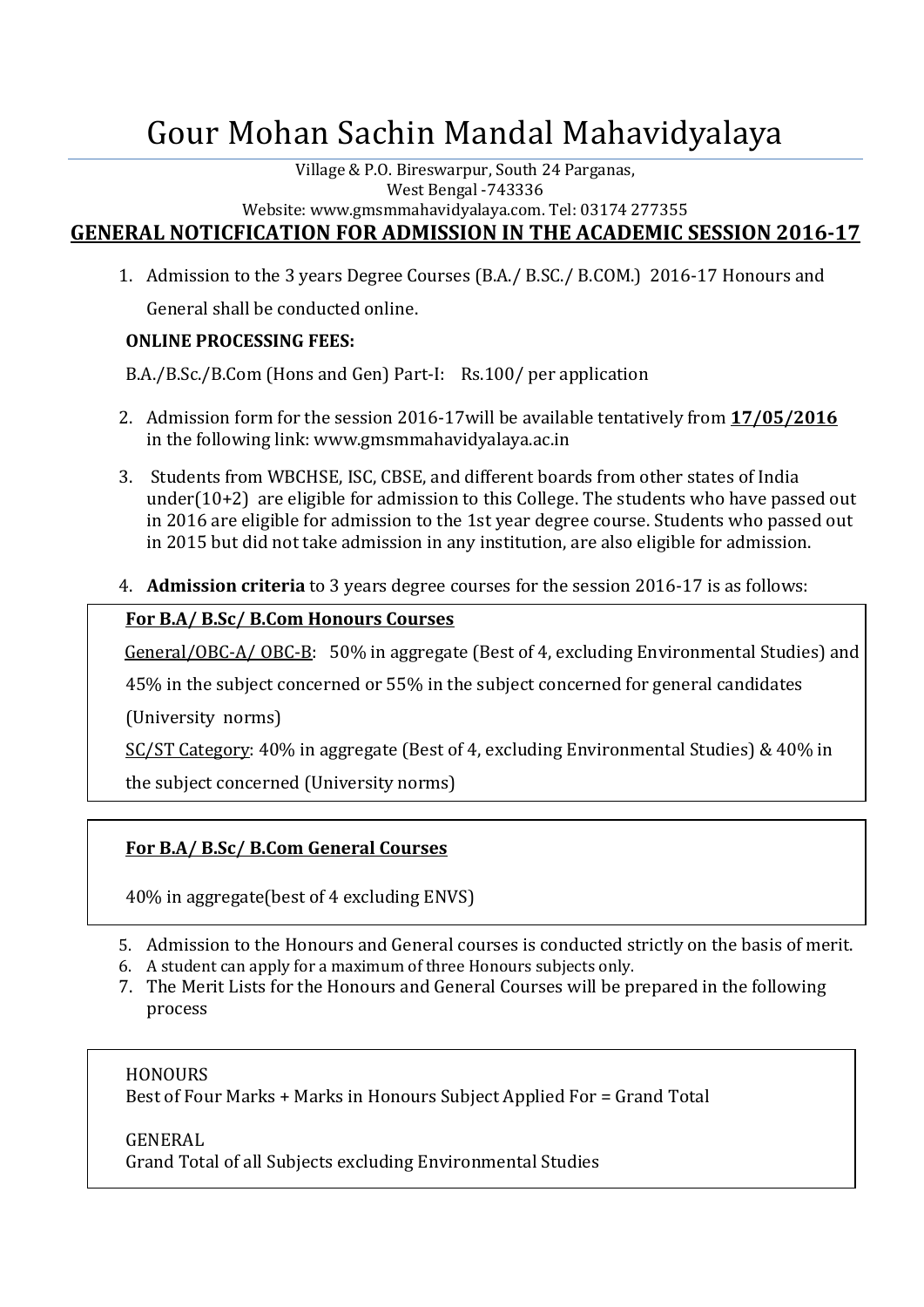- 8. The online application process for **Honours** courses will open on 17thMay at 12 noon. Submission of Application Form for Honours Courses will close at 1<sup>st</sup> June 2016 at 4 p.m.
- 9. The online application process for **General** courses will open on17thMay 2016 at 12 noon.

Submission of Application form for General course will close at 10 p.m. on 1<sup>st</sup> June 2016.

- 10. Application process will not be considered valid unless prior payment is made to the designated branches of Bank of Baroda.
- 11. The complete Merit panel will be Published on 08/6/2016.
- 12. Upon publication of complete merit list all students having any form of objection ( wrong entry of subject marks, wrong entry of caste category) are asked to contact the college admission office with a Xerox copy of bank challan, Xerox copy of H.S. mark sheet and Xerox copy of caste certificate within from 08.6.2016 to 13.6.2016 during college hour. No objection will be entertained after that.
- 13. The **rectified complete panel and first merit panel** will be published on 16.6.2016.
- 14. Admission to any course is final. There is **NO PROVISION FOR CHANGE IN SUBJECT OR TRANSFER FROM GENERAL COURSE TO HONOURS COURSE, OR VICE VERSA.**

 **Fees will be deposited as per Bank of Baroda timings:**

| <b>Monday - Friday</b> | $: 10:00$ a.m. to 3.30 p.m.    |
|------------------------|--------------------------------|
| <b>Saturday</b>        | : $10:00$ a.m. to $12.30$ p.m. |

# **INSTRUCTIONS FOR ON-LINE APPLICATION FOR HONOURS COURSES:**

#### **Read the following instructions carefully before submission of On-line Application.**

## **The Steps to be taken for On-Line submission of application:**

**STEP 1:** Fill all fields in on-line application sequentially.

**Step-2** Use separate on-line Application form for for each course.

**STEP 3:** Record unique **Application ID No** which will be generated automatically after submission of the On-line Application Form for future reference.

**STEP 4:** Deposit Rs.100/- for each On-Line Application using only the computer generated Bank Challan at any of the following branches of Bank of Baroda:

- **1.** Lakshmikantapur
- 2. Diamond Harbour
- 3. Kakdwip
- 4. Dakshin Barasat
- 5. Baruipur

**\* Nothing is required to be sent to the college, please wait for Merit Panel that will be published in this website.**

**STEP 5:** Upon publication of the Merit Panel, eligible candidates whose names feature in the said list will follow the **admission schedule** given as below:

Step-6 Fill all fields in the Online Admission Form sequentially

Step-7 Deposit admission fees only at the laxmikantapur Branch of Bank of Baroda within the stipulated time.